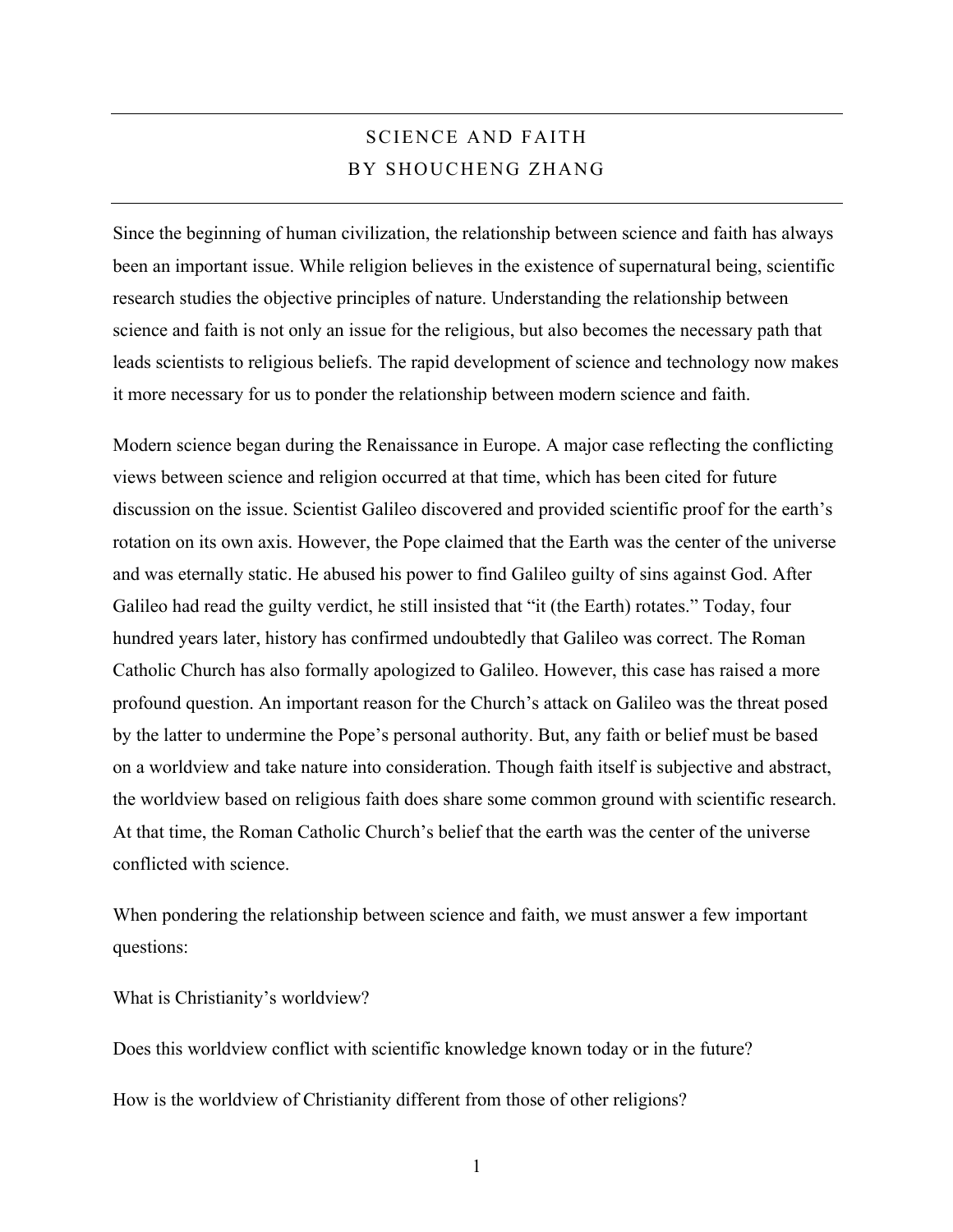#### **The Truth and Fallacy of Galileo's Theory**

Whether Galileo was right or wrong, we must understand the relationship between science and faith. We first need to understand what knowledge has been gained from modern science. Galileo's most important contribution to science was not his discovery of the Earth's rotation but the establishment of the scientific methodology. Galileo believed that all knowledge comes from experiments rather than subjective thoughts, and that, given enough time and sufficiently accurate instruments, we could measure and understand everything in nature.

Although Galileo's perspective accelerated the development of science in a major way, it also brought up a profound "faith crisis." If we could understand everything in nature by conducting experiments, why do we still need to have faith? Indeed, Galileo was correct about the Earth's rotation; however, his belief that everything was experimentally measurable has been disproved by the physics of the twentieth century. If we want to know the position of an object, we must use experiments to measure the position. But, there are inevitably errors in the process, which would prevent us from knowing the exact position of the object. Galileo believed that experimentation would continue to improve, and that errors would continue to decrease, so that we could measure the position of an object more and more precisely. This argument seemed to be correct in the macroscopic world, but it was proven to be wrong in the atomic world. This is because the measurement process would also alter the nature of the object. This effect is negligible in the macroscopic world, but it is prominent in the microscopic world. For example, when we want to measure the position of an object, we could use a microscope. However, a light source is needed for the microscope. Though the position of an object could be seen more clearly, the velocity of the object would be changed to make the measurement inaccurate.

Quantum mechanics has proven a more precise statement of the above fact: no matter how accurate the experimental apparatus is, the product of its errors in measuring the position and the momentum of an object is always greater than a constant. In other words, we could never know exactly the position and the velocity of an object simultaneously. It is impossible today, tomorrow, and forever.

In physics, position and momentum are the two most basic properties of a substance. The discovery of the "uncertainty principle" by German physicist Werner Heisenberg is worrisome.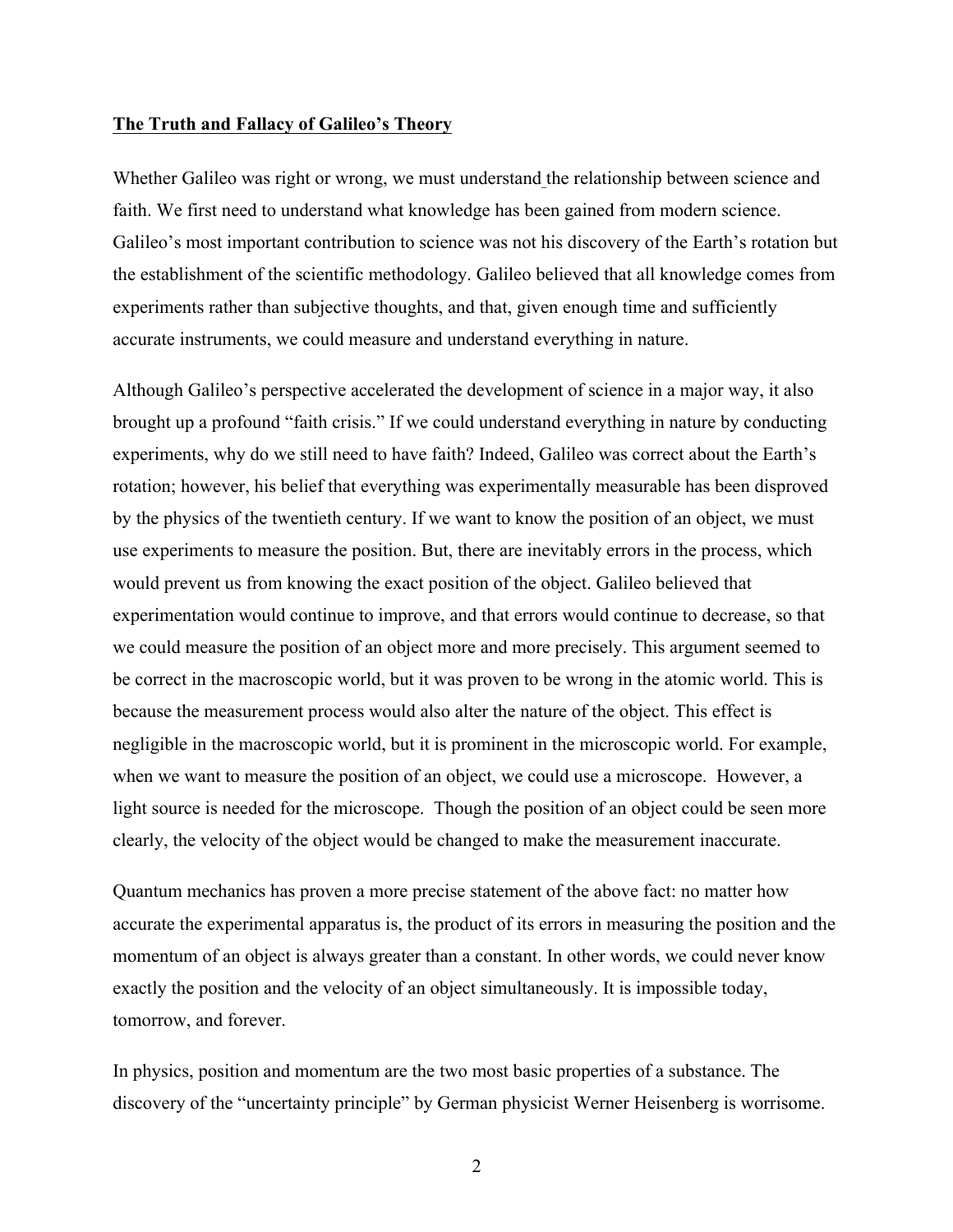The great Einstein was deeply bothered by this up to his death. This principle limits Galileo's belief in principle that "experiments can explain everything in nature." Measuring the position and the velocity of a substance is a scientific question, but it cannot be answered by experiments.

### **Barber Paradox**

There is incompleteness in physics. The Barber Paradox demonstrates the incompleteness in mathematics as well. Mathematics is based on a set of axioms. From these axioms, ones can derive many theorems and build the fundamental structures of mathematics. Although it is not necessary to use experiments for verifying the correctness in mathematics, it is necessary to prove that there are no contradictory theorems within the mathematics structure. In the past, mathematicians believed that the propositions of any axiom systems could ultimately be proved or disproved. Unfortunately, this belief of more than two thousand years is also incorrect. In the 1930s, mathematician Gödel proved that in any mathematical axiom system, there are some mathematical propositions that cannot be proved or disproved. The Gödel's theorem is very profound, but his principle can be explained by a very simple example (Barber Paradox): A barber from a village claims that he only shaves those who do not shave themselves. When this statement is applied to others, the answer is simple and straightforward. But it is contradictory when applied to the barber himself. The barber cannot shave himself as he only shaves those who do not shave themselves. As such, if he shaves himself, he ceases to be the barber. Conversely, if the barber does not shave himself, then he fits into the group of people who would be shaved by the barber, and thus, as the barber, he must shave himself. In conclusion, this proposition is self-contradictory. Perhaps some readers consider it a word game. In fact, the contradiction is caused by the inaccuracy of the human language. Surprisingly, even in the most rigorous and precise mathematical language, there exist self-contradictory statements.

So, what do the two examples above reveal? They have fundamentally changed our worldview.

In the past, we assumed that scientific knowledge and experimental methods could be advanced indefinitely. Today's unknown can become tomorrow's discovery. Our faith today is beyond scientific proof and is in no contradiction with science. However, when science advances further, today's faith could become tomorrow's superstition, leading to a contradiction between faith and science, and reenacting the tragedy between the Roman Catholic Church and Galileo. The above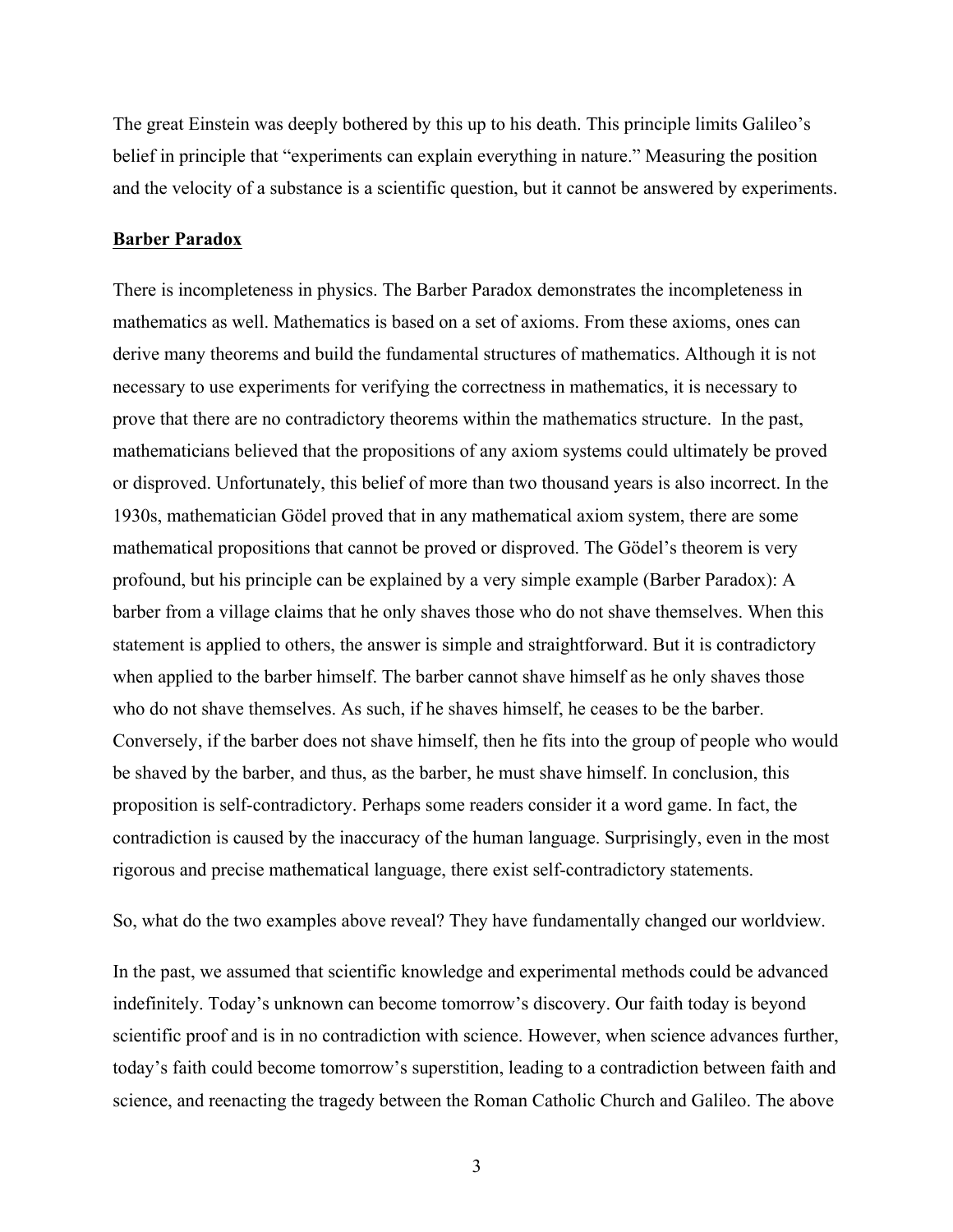two examples have fundamentally changed our perceptions about science. The "uncertainty principle" tells us: when the position and the velocity of a substance are measured, the error is always greater than a constant. It is not because today's experimental instruments are not precise enough but is because they will never be accurate enough. Similarly, Gödel's theorem tells us that some propositions in mathematics cannot be proved or disproved. These two principles tell us that science itself has an eternal limitation that will not change in the future.

## **Is it meaningful to understand issues beyond the eternal limitation?**

The aforementioned two principles demonstrate the fact that science has an eternal limitation and certainly cannot tell us what lies beyond this limitation. Many scientists think that seeking to understand the things that lie beyond this limitation is meaningless. However, human beings are always seeking a higher order of unity and completeness. These two principles alone cannot define what the higher order is. Instead, they can tell us that the higher order will not conflict with today's science or even the science of the future, since it is beyond the eternal limitation of science.

What is the principle of this higher order? We can see that the success of science is due to the separation of the subjective and the objective. But this separation also introduces the limitation in science. The uncertain principle is based on the impact of the observer (subjective) on the observed (objective). Similarly, the cause of the Barber Paradox is to apply the proposition that is used for others (objective) to himself (subjective). Therefore, we can claim that beyond the limitation of science, there must be a unity of the subjective and the objective. The pursuit of the unity is the highest goal in the development of science. In the past, people thought that energy and mass were two different quantities. But Einstein's formula  $E = mc^2$  showed the mass-energy equivalence. Einstein's lifelong dream was to unify all the forces of the universe. Pursuing the unity of the subjective and the objective is not only a scientific issue but also an ideal extension of science.

What is the unity of subjectivity and objectivity? Of course, the answer to this question is somewhat subjective. What follows are my own opinions: The ultimate pursuit of mankind can be summarized in three words "truth, goodness, and beauty." Science may be able to distinguish true and false, yet, the judgment of goodness and beauty is subjective. Pursuing the unity of the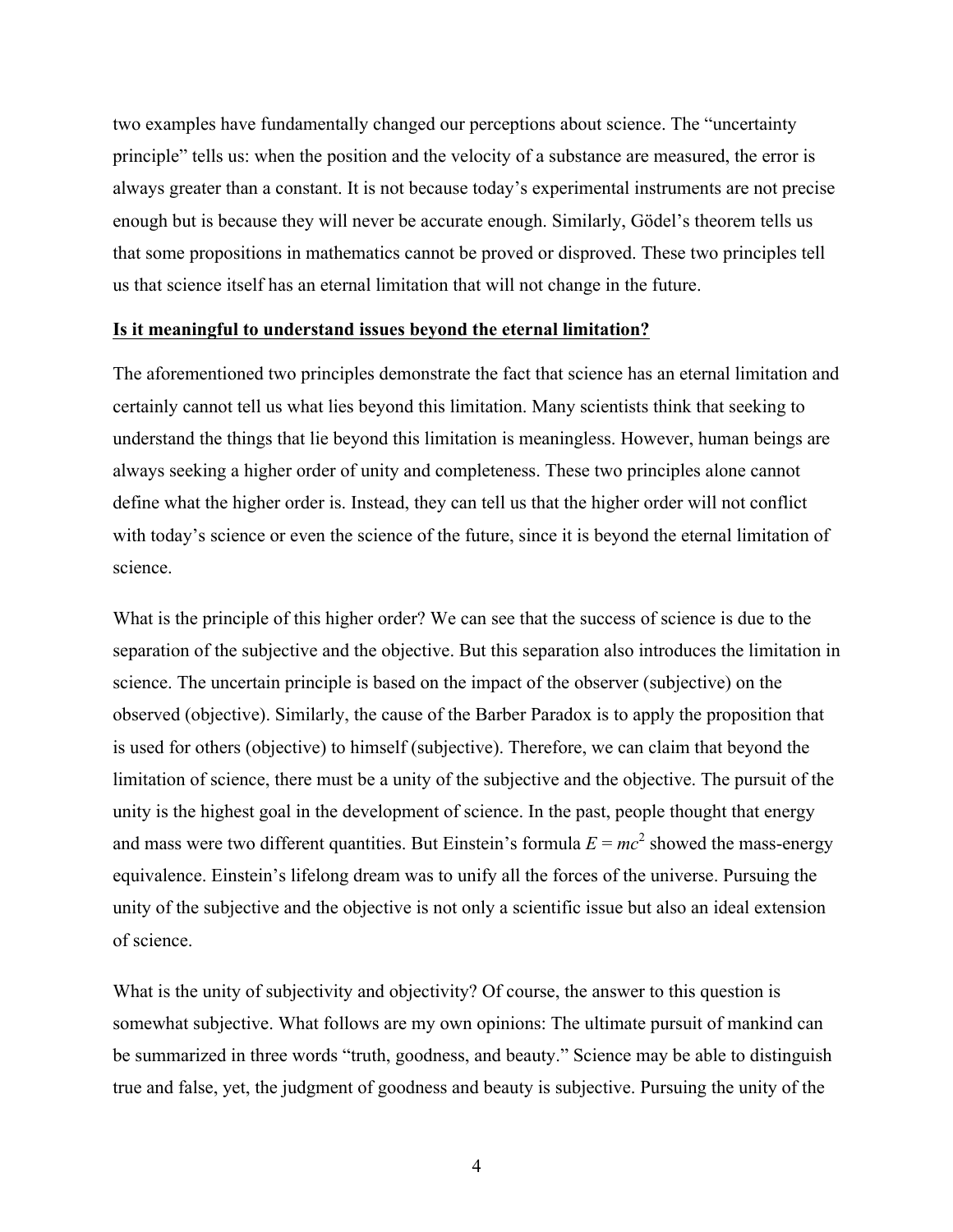three is equivalent to pursuing the unity of the subjective and the objective. Einstein's formula *E*  $= mc<sup>2</sup>$  is scientific truth, which can be proven experimentally. Einstein used a simple formula to describe the equivalency of energy and mass, thereby showing the grandeur of the universe. That discovery thrilled scientists, as they saw the infinite beauty of this truth. This kind of feeling is subjective and cannot be proved experimentally. It comes from science, yet it is beyond science; it is not only the unity of subjectivity and objectivity, but also the unity of truth and beauty.

## **The Trilogy of "Truth, Goodness, and Beauty"**

If the universe is disordered without a creator, it would be difficult to imagine that such a simple formula can describe the laws of the universe. If the existence of the universe has no purpose, how could objective truth bring such wonderful subjective beauty? The Bible tells us: "In the beginning was the Word, the Word was with God, the Word was God." The existence of the universe and the law of movement are God's Word. The Word is both an objective truth and a subjective experience of beauty. This is because the Word is the unity of truth and beauty; the Word is the unity of the subjective and the objective; the Word is God.

The truth leads to beauty, beauty brings forth love, and love brings forth goodness. The simplicity of God's creation surpasses all with its beauty. It is no doubt that He loves the universe and the mankind He created. Furthermore, it makes us believe that the way to God's salvation must be as simple and all encompassing as his creation. The Bible tells us that the way to God's salvation can be simply stated as "justification by faith." It is not by deed but by faith. The way is that simple and that universal. God loves the world. To save the world, his salvation must be simple and universal. The deed has a time factor; it is not eternal and cannot be achieved by everyone. But the faith is individual, eternal, and can be achieved by human beings. Simplicity and universality are the principles of creation as well as salvation. The way for salvation, similar to God's creation, is simple and universal. We witness the unity of truth and beauty through God's creation. Equivalently, we witness the unity of goodness and beauty through God's salvation. Therefore, seeking God's Word is to seek the ultimate unity of the subjective and the objective, to unify the trilogy of truth, goodness, and beauty, and it is the natural extension of scientific pursuit.